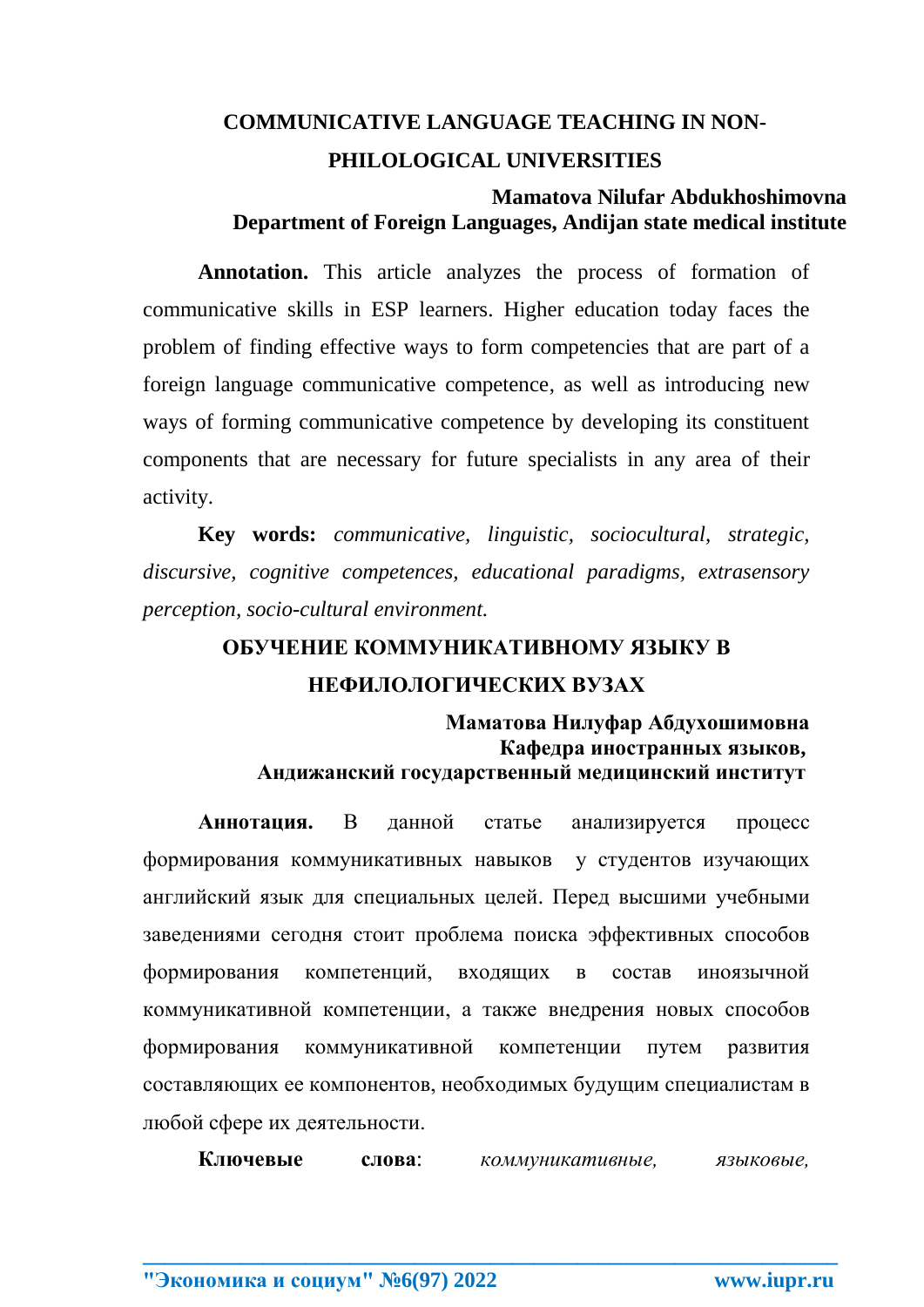*социокультурные, стратегические, дискурсивные, когнитивные компетенции, образовательные парадигмы, экстрасенсорное восприятие, социокультурная среда.*

Currently, the problem of mastering a foreign language at all levels of the educational process is becoming increasingly important. High school is faced with the task of not only updating the content of education, but also introducing new ways of forming communicative competence by developing its constituent components that are necessary for future specialists in any area of their activity.

According to the State educational standards of the higher education system, learning a foreign language is mandatory, its goal is the formation of foreign language communicative competence of a graduate, his preparation for professional communication in a foreign language in various situations. To solve everyday problems in the modern socio-cultural environment, a young specialist needs a level of proficiency in a foreign language that would be sufficient for the implementation of personal and various industrial contacts, for further professional growth and self-development.

The concept of foreign language communicative competence has been repeatedly considered by a number of methodological scientists, and most of them believe that here we are dealing with a complex phenomenon that includes a number of components. [1, p. 87].

Since communication is a difficult, multifaceted process, therefore, its component composition is heterogeneous and can be determined by the main competencies: linguistic, socio-cultural, strategic, discursive, cognitive. Competence as a result of educational activity implies a complex of interrelated knowledge, skills and abilities in combination with the personal experience of students, obtained in the process of completing the assigned tasks, and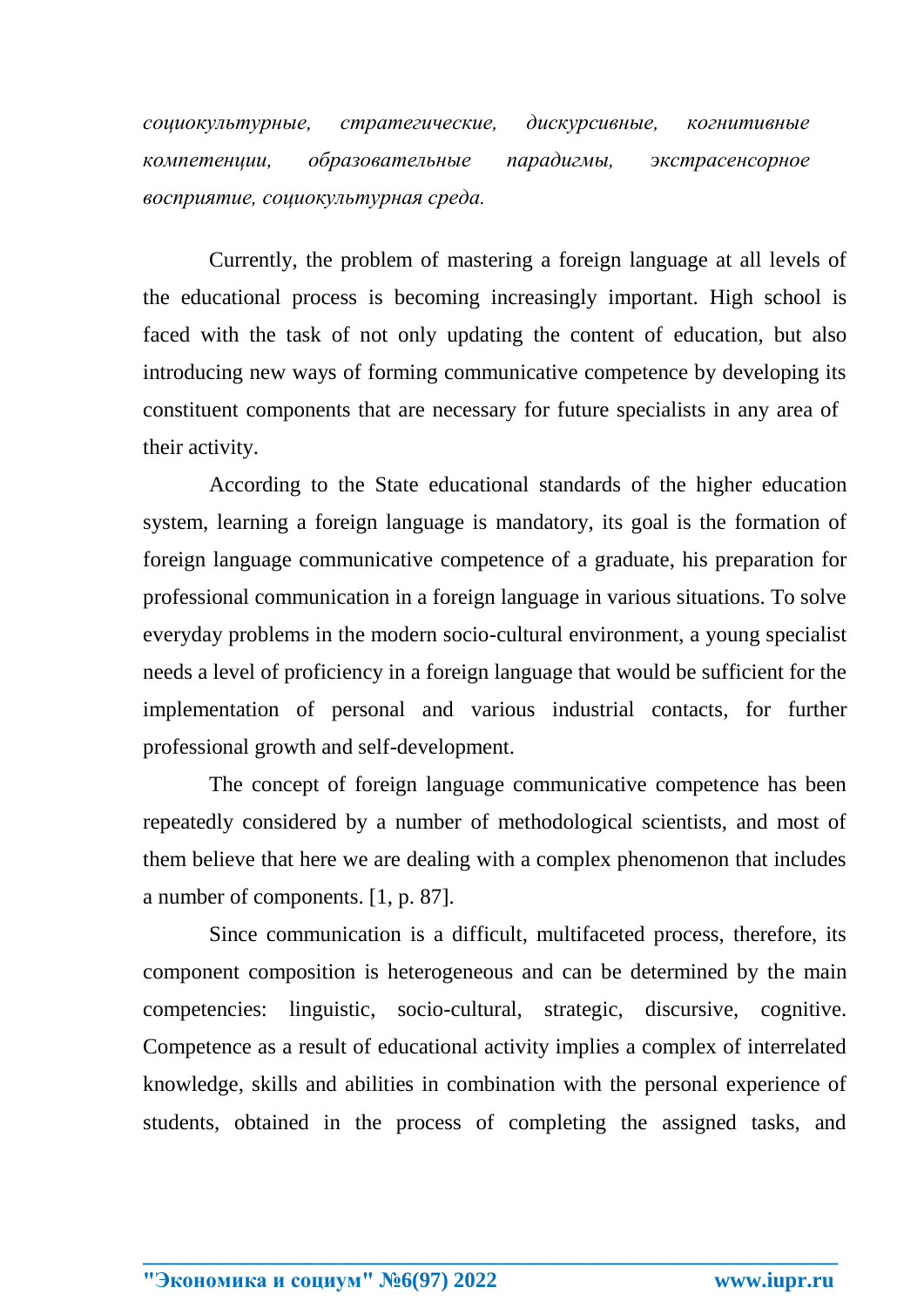emotional attitude to various types of educational activities and methods of its implementation [2].

The flexibility of the competence-based approach to the organization of the educational process makes it possible to introduce elements of the basic educational paradigms (knowledge-oriented, personal, cultural) into the competence-oriented educational environment [3].

Higher education today faces the problem of finding effective ways to form competencies that are part of a foreign language communicative competence. Quite effective methodological techniques include project activities related to the collective solution of the assigned tasks, problem discussions, roleplaying games with modeling situations of professional communication.

The formation of communicative competence can be imagined in the form of climbing to the top of pyramid, at the highest point of which is the ability to perform tasks for productive thinking, and the whole process of moving to this point is the daily overcoming of educational difficulties for the transition from simple to complex, from reproduction of knowledge to simple mental actions (description), then to more complex operations (argumentation, explanation), and then to the generation of speech utterances.

The effectiveness of the formation of communicative competence depends on the correct choice of the strategy underlying the learning process. The optimal didactic strategy is related to how correctly the set of target tasks is defined and whether it takes into account the logic of the development of the assimilation process, that is, it is important to clearly understand what the set of target competencies should be at each stage of the educational process, and how to correctly emphasize the priority points in their choice [2].

As you know, language competence as one of the main components of communicative competence implies knowledge of vocabulary, grammar and phonetics of a foreign language, as well as the ability to use this knowledge receptively and productively in various types of speech activity.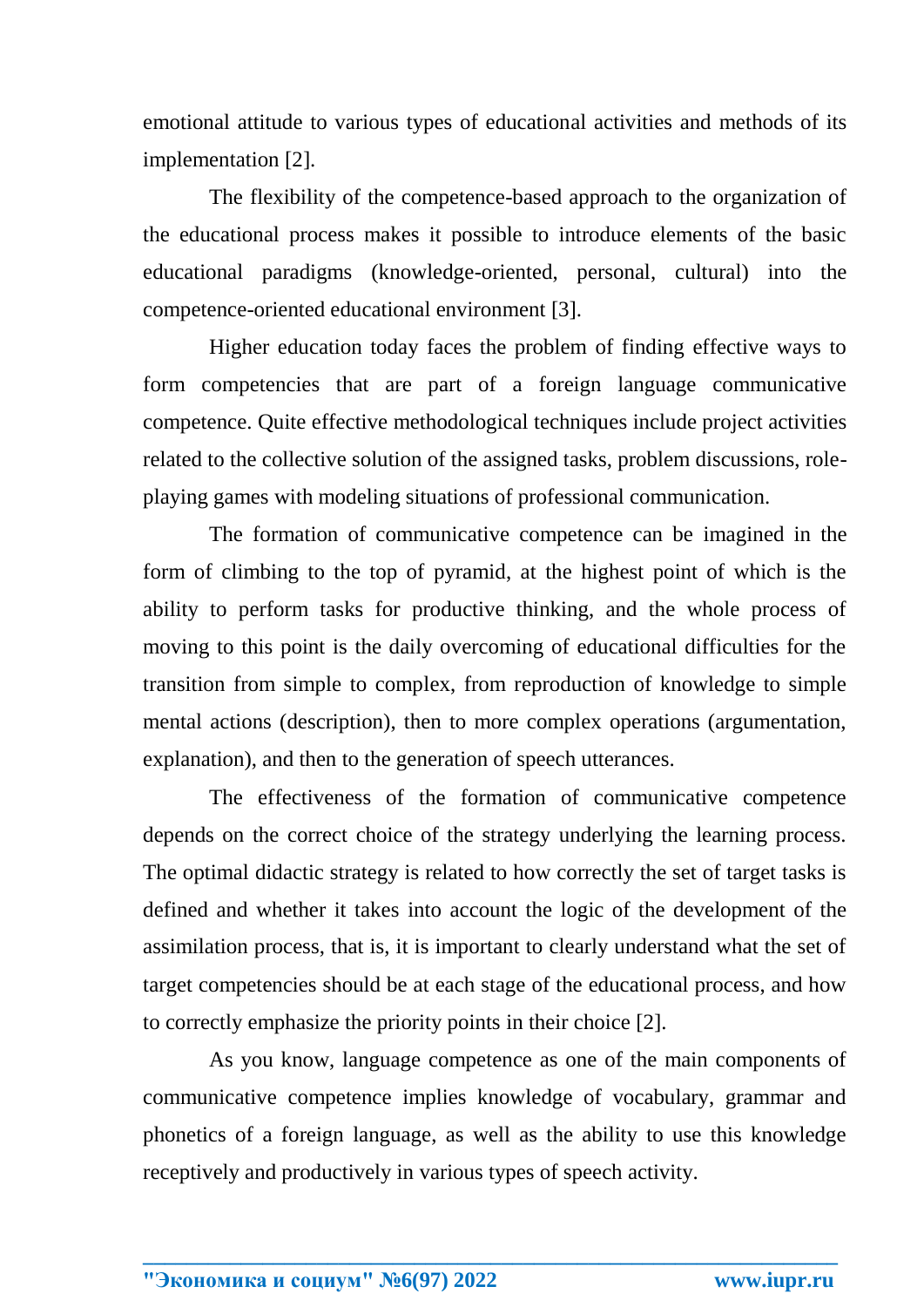The development of linguistic (linguistic) competence requires from the teacher such an approach to the organization of training, which would give each student the opportunity to develop and open up as a creative person, who understands that her worldview, feelings, interests are significantly important at every stage of language acquisition. In order for the immediate activities of students to come to the fore, it is reasonable to use such a form as project development. Work on the project helps to form a universal system of students' speech actions, which are applicable not only for solving a specific educational and communicative task in class, but also for real professional tasks in a multicultural space. It is important for the student to feel not so much a "student" as a full-fledged partner, on whose activities overall success depends, as a result of which the student turns from a passive listener into an active participant in communicative interaction, and the process of communicating knowledge takes the form interdependent exchange of knowledge.

Project activity as a didactic method is inextricably linked with the development of team work skills, as well as with the method of problem learning, since a project is, first of all, a problem that needs to be resolved. This method is not new, but its effectiveness is undeniable, because it encourages students to actively, creatively, independently acquire knowledge.

The system-forming components of project activities include the selection of topics, in which not only teachers, but also the most active students should take part, while their interests, potential opportunities, creative and professional needs should be taken into account. Important components are also the organization of the workplace and the formation of working teams, within which the planning of specific directions for the implementation of the project begins, the definition of the role and tasks of each team member, based on his individual linguistic abilities and taking into account the possibility of realizing a subjective position [4, p. 134].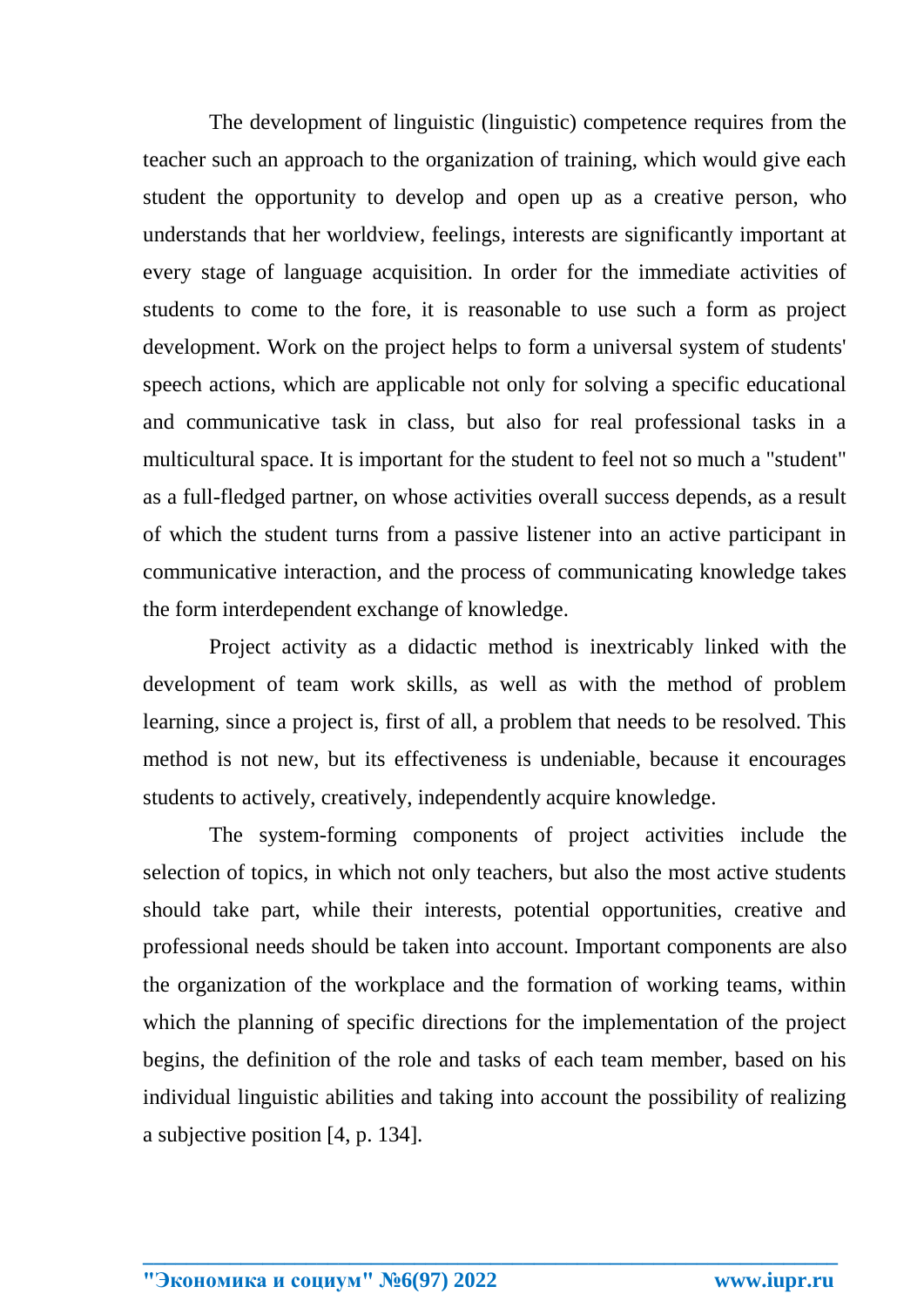As an example, we can cite the study of possible unforeseen (emergency) situations on an oil and gas field oil rig and ways to prevent them. The first stage of work in a team is to search for information in various sources, including teachers of the graduating departments. Then work with special dictionaries, study of the found authentic text and video material, accumulation of the necessary vocabulary. The final stage is a role-playing game - a "production meeting", at which each team reports on an "incident" (shutdown of drilling equipment, release of associated gas, fire at an oil storage facility), asks other teams for help and advice, and then offers his own ways to solve this problem. The purpose of this work is to simulate a real production situation, focusing on the behavior of a petroleum engineer (drilling foreman or other specialists), his ability to find a solution and manage a team, as well as the willingness of each team member to do everything possible to find solutions and competent justification of options.

Thus, the project participants are involved in the process, where they are subjects of their own activities, where they are faced with the task of seeing and isolating the problem, formulating and organizing the study and solution of a particular issue, and applying the knowledge gained in speech activity.

The activity approach is focused both on the assimilation of knowledge and on the formation of skills and abilities, it helps to bridge the gap between theoretical knowledge and the practice of its application in speech, makes it possible to develop skills and abilities from an activity position. A student, when he obtains knowledge, and does not receive it ready-made, realizes the meaning of educational activity. This contributes to the effective development of their own abilities and general educational competencies. If each subsequent stage is logically based on previous results, it means that the general didactic strategy is defined correctly, and the result is a smooth transition from the formation of skills to the development of competencies that are so necessary for a future specialist.